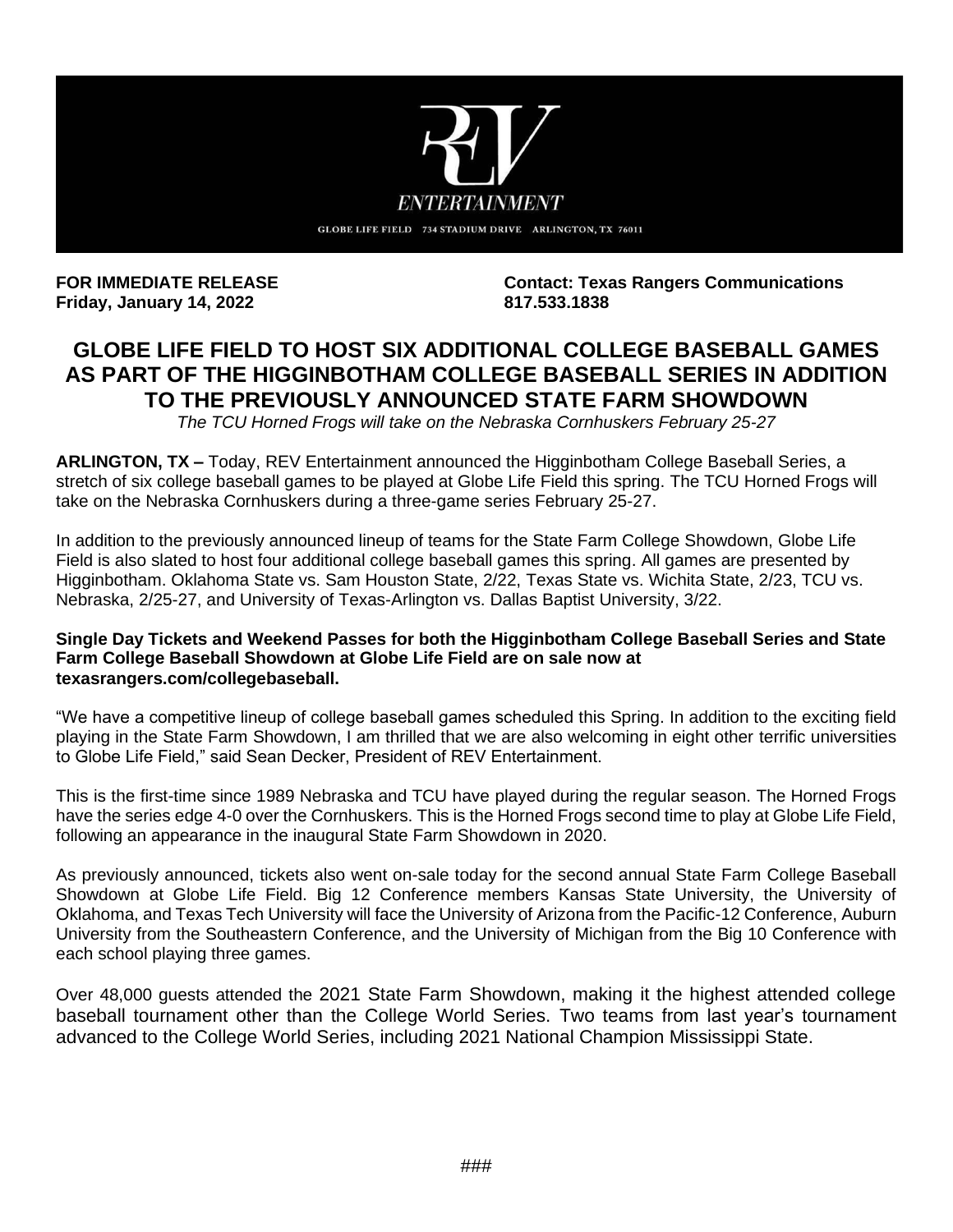# **QUOTES FROM THE HEAD COACHES OF THE PARTICIPATING SCHOOLS IN THE 2022 STATE FARM COLLEGE BASEBALL SHOWDOWN**

# **Chip Hale, University of Arizona**

"The College Baseball Showdown will provide a strong early-season test and learning opportunity for our team as we look to build on momentum from 2021 and return to the NCAA postseason. We are looking forward to lining up against three quality teams and I am excited to begin my coaching career with Arizona in the same stadium I concluded my Major League coaching run. We hope to see many of our Texas-based Wildcats out at the ballpark!"

# **Butch Thompson, Auburn University**

"Auburn baseball is thankful and excited to begin the 2022 season in Arlington. The experience, opportunity and quality opponents have enriched our preparation. Our players and fans can't wait to compete in this elite event and facility."

# **Erik Bakich, University of Michigan**

"Michigan is thrilled and grateful to be an early participant in the State Farm College Baseball Showdown at Globe Life Field. We have been fortunate to have opportunities to compete in several marquee events over the past few seasons, and this was one that immediately appealed to us due to the organization and competition."

## **Pete Hughes, Kansas State University**

"We are excited to take our team to one of the best venues in college baseball. We look forward to the opportunity to represent the Big 12 in such a great tournament to start the 2022 college baseball season."

# **Skip Johnson, University of Oklahoma**

"We are excited to play in the State Farm College Baseball Showdown against high quality competition and in a great venue like Globe Life Field. This event will challenge our young team and hopefully prepare us for the season ahead. We're looking forward to opening our season in Arlington."

# **Tim Tadlock, Texas Tech University**

"We are looking forward to the opportunity to return to Globe Life Field and participate in such a great venue to open our 2022 season. There are a lot of great teams set to compete in this event that will make us earn everything and we're excited for the challenge."

# **2022 GLOBE LIFE FIELD COLLEGE BASEBALL SCHEDULE (Home Team Listed Second)**

# **Friday, February 18 (State Farm College Showdown)**

11:00 a.m.—Auburn vs. Oklahoma 3:00 p.m.—Arizona vs. Kansas State 7:00 p.m.—Michigan vs. Texas Tech **Saturday, February 19 (State Farm College Showdown)** 11:00 a.m.—Kansas State vs. Michigan 3:00 p.m.—Texas Tech vs. Auburn 7:00 p.m.—Oklahoma vs. Arizona **Sunday, February 20 (State Farm College Showdown)** 10:30 a.m.—Auburn vs. Kansas State 2:30 p.m.—Arizona vs. Texas Tech 6:30 p.m.—Michigan vs. Oklahoma **Tuesday, February 22** TBD—Oklahoma State University vs. Sam Houston State University **Wednesday, February 23** TBD—Texas State vs. Wichita State **Friday, February 25**  6:00 p.m.—TCU vs. Nebraska **Friday, February 25**